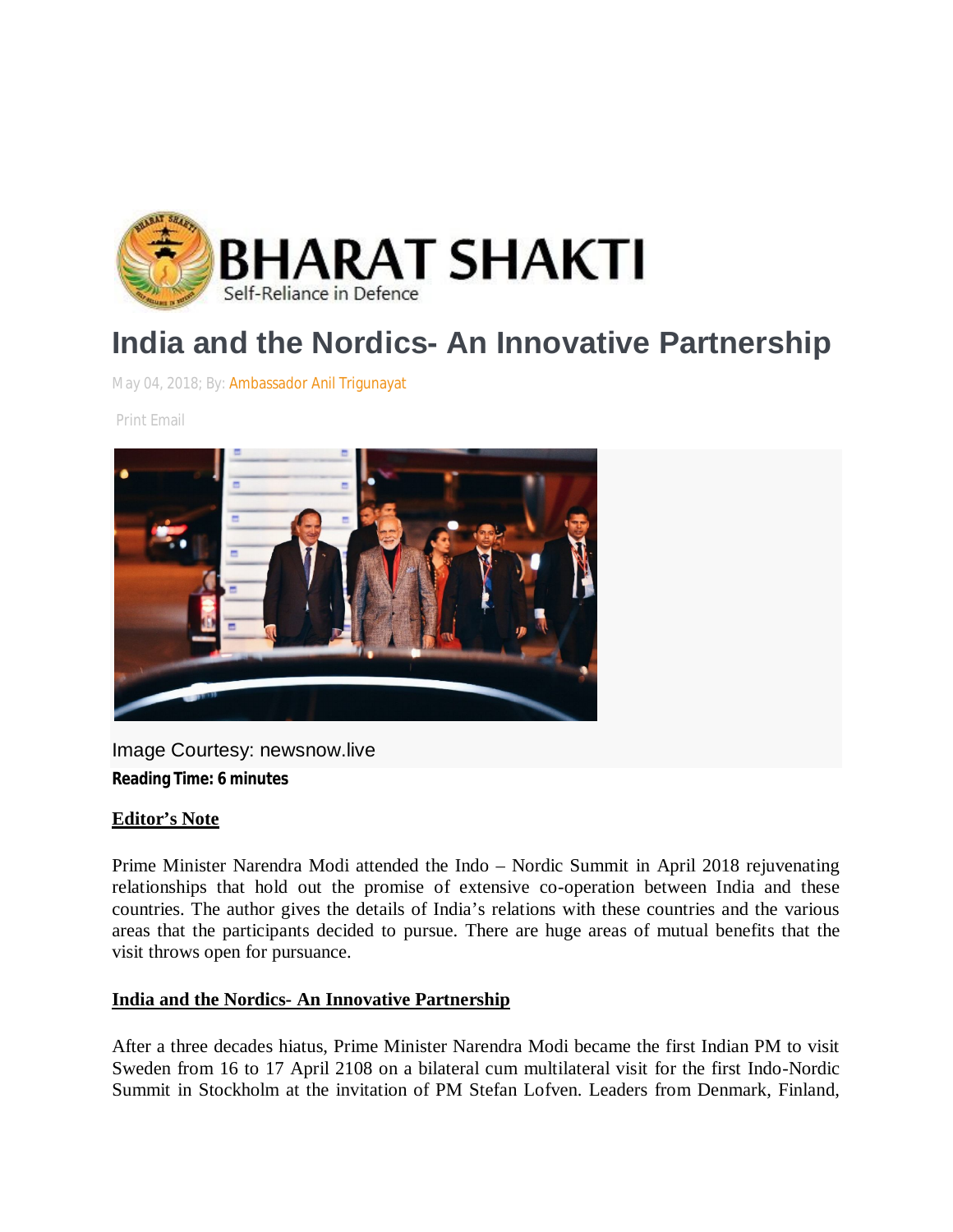Iceland and Norway along with their Swedish and Indian host had wide ranging interactions. Indepth exchanges for evolving a concerted action oriented regional strategy with this important and technologically advanced region were held.

The exchanges covered the fields of clean technologies, environmental solutions, port modernization, shipbuilding, food processing, health, agriculture, infrastructure, skill development and innovations which are also the focus areas of India's development. In addition, the Nordic Prime Ministers explored bilateral collaboration potential with their Indian counterpart.

Diplomatic ties between India and Sweden were established in 1949. They have acquired depth, resilience and understanding and mutual respect for each other's stance on international issues. High level contacts between the two countries go back to 1957 when Prime Minister Jawaharlal Nehru visited Sweden. Prime Minister Indira Gandhi visited Sweden for attending the United Nations Conference on the Human Environment in Stockholm in 1972. Prime Minister Rajiv Gandhi visited Sweden in March 1986 and in January 1988. King Carl Gustaf XVI visited India twice.

During the quest for disarmament, the then PMs Olof Palme and Rajiv Gandhi had worked closely, but the Bofors scandal and India's nuclear tests placed the relationship on a backburner. While rest of Europe and US went ahead exploring India's immense unleashed potential, post the economic reforms, Swedish leadership remained on the periphery. Realising the futility of a policy of ignoring India the Swedish Prime Minister Goran Persson decided to revamp the approach with intense engagement to catch up on lost opportunity. His visit in 2004 and meeting with PM Vajpayee opened new vistas of cooperation. Since then, several high level visits and exchanges have taken place, the last being that of President Pranab Mukherjee in 2015.

The two countries enjoy cordial relationship and excellent cooperation in regional and international fora. Sweden supports India's membership of the expanded United Nations Security Council (UNSC). Sweden supported India in its membership of the Missile Technology Control Regime (MTCR) and has extended full support in India's bid for its pending membership of the Nuclear Suppliers Group (NSG). The two countries have been supporting each other on reciprocity for their non-permanent memberships in the UNSC and various positions in different organs of the UN and other multilateral fora. Mutual economic interests have emerged as the driving force in the relationship. This was been reiterated in the Joint Action Plan adopted during the visit.

Swedish companies like Swedish Match had come to India in the early 20<sup>th</sup> century. Major Swedish MNCs like Ericsson, Atlas Copco, ABB, Electrolux, Tetra pack, Volvo and H&M have become household names. Ikea is the latest entrant although for decades they have been sourcing billions of dollars of products from India for their global stores.

Sweden has emerged as India's valued partner in trade, technology and investment. Over 180 Swedish companies have invested USD 1.4 billion since 2000. Around 70 Indian companies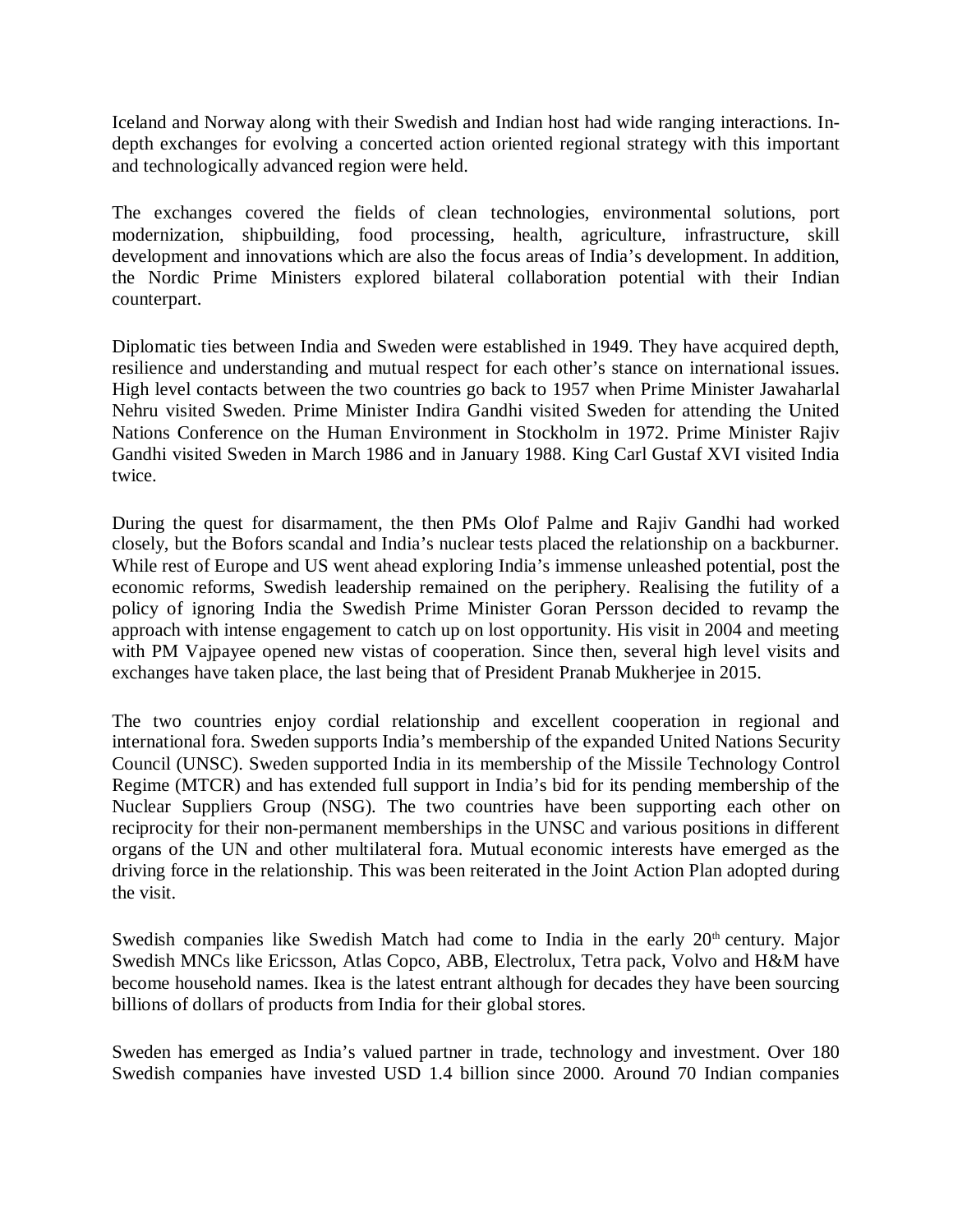have invested in Sweden. India-Sweden annual bilateral trade stands at around USD 1.8 billion which is indeed way below potential.

Defence is an important area for closer engagement as despite the Bofors scandal no one could deny the efficacy of the gun during the Kargil War.Swedish companies are keen to enter the market in a significant way. They are hoping to sell Gripen- their single-engine ace fighter aircraft.

Both sides agreed to have greater exchanges and defence products related seminars in India and Sweden during 2018-19. They will also explore opportunities for Swedish investments in defence corridors in India and create supply chain collaboration between SMEs and Swedish OEMs. The two sides also agreed to finalise an agreement on protection of classified information for cooperation in defence area.

PM Lofven last visited India in February 2016 along with a large business delegation for participating in the "Make in India" event in Mumbai and "Vibrant Gujarat" in Ahmedabad.

Large number of ministerial delegations have visited from both sides in the intervening period. I was fortunate to be involved in the institution of the Sweden-India Business Council in 2002. It has become the coordinating agency for the India -Sweden Business Leaders Round Table (ISBLRT) created in February 2016 with CII's participation. Meetings were held in New Delhi on 9 November 2016 and again in Stockholm on 11 October 2017. Prime Minister Modi addressed the CEOs of top Swedish companies who attended in strength.

India's exceptional investment potential and Swedish cutting edge technologies and capital could be leveraged for the benefit of both sides. Greater efforts have to be made to even reach the already agreed \$5bn trade target(by 2018) since it is way behind schedule and expectations.

During the visit of President Mukherjee in 2015, six intergovernmental Agreements/MOUs were signed, which dealt with important areas of cooperation i.e., Sustainable Urban Development; Micro, Small and Medium Enterprises; Visa Exemption for Diplomatic Passports; Polar and Ocean Research; Ageing and Health; and Pharmaceutical products.

Since Sweden can boast of some of the finest educational and research institutions and is one of the ace spenders on R&D globally, 15 agreements were also signed between the educational institutions of the two countries. The Intergovernmental Joint Commission on Economic, industrial and scientific cooperation as well as the Joint Working Group on Defence Cooperation and Foreign office Dialogue are the key mechanisms to orient and take stock of the cooperation. But usually, such mechanisms peter out, leading to merely recommendatory statements which are again assessed during the next meeting.

It's important to have a Joint Plan of Action with time-bound deadlines. In addition, during the visit, both sides signed a closer cooperation agreement on Innovation Partnerships in diverse areas as these are a priority for India. Be it Make in India, smart cities, skill development – especially for women empowerment, digital India, renewable energy, smart urban transportation,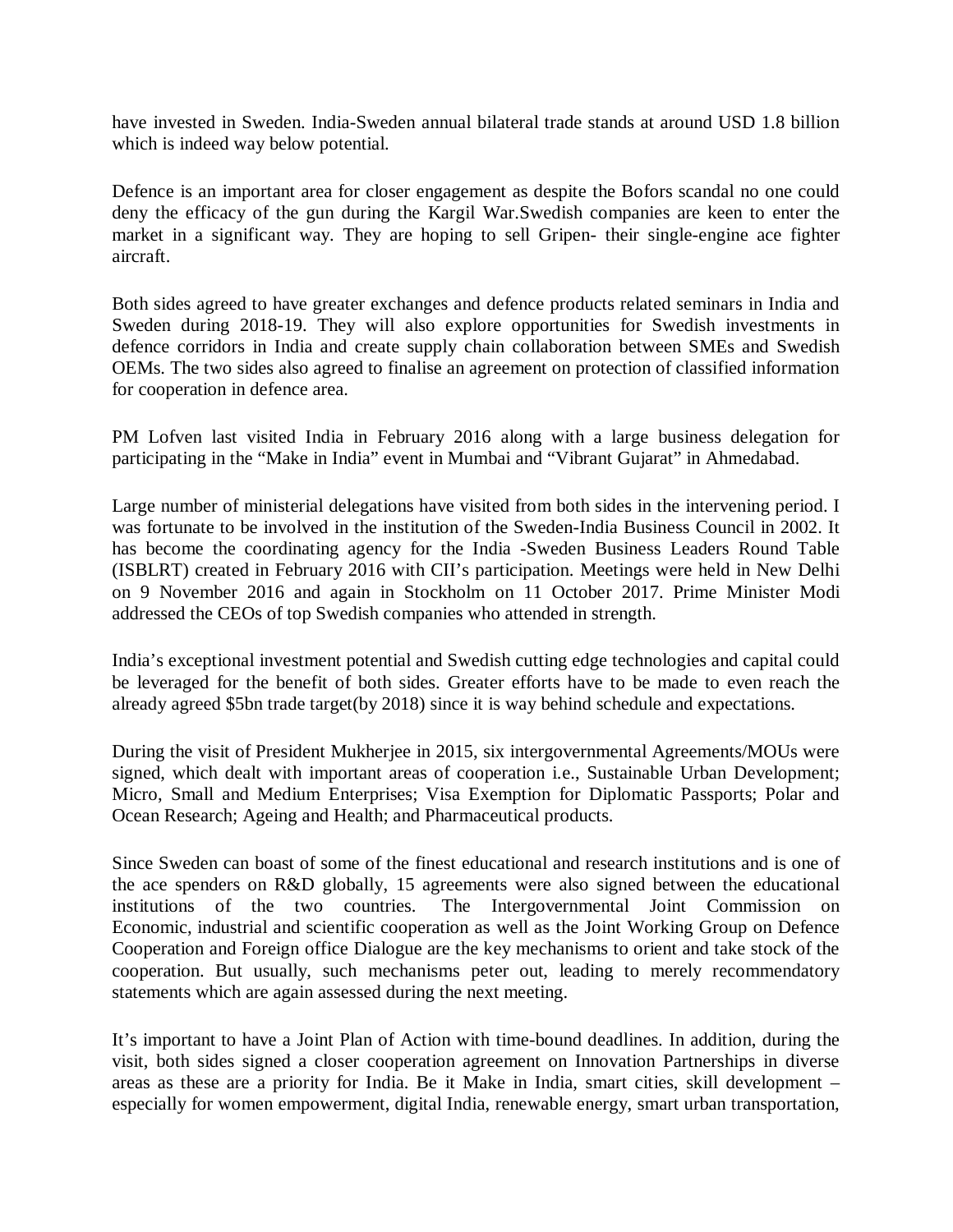start-ups and waste management, green-tech and mobility; expertise of Sweden and other Nordic countries, acknowledged leaders in such areas, would be of great help. Cybersecurity, space research and cooperation in counterterrorism, defence and security cooperation were other key areas of enhancing closer partnership.

While welcoming PM Modi in an editorial in Times of India (April 14, 2018), PM Lofven admitted that the rise of

modern India had affected Sweden in multiple and profound ways. He further underscored, "I am convinced that India and Sweden can build a unique partnership. A partnership where we innovate together on everything from smart cities to e-Mobility and smart grids, from digitalisation to smart manufacturing".

Lofven further stated, "No important global conversation – whether on climate change or cyber security – is complete without the voice of India."

On his part, PM Modi hailed the partnership between India and Sweden which is a win-win partnership that focuses on innovation and joint action. "We are working together in the fields of renewable energy, urban transport, and waste management. When it comes to trade and investment, we will speak to CEOs and take a decision."

Prime Minister Modi had also addressed the Indian community from Sweden and other Nordic countries.

Our relations with other countries like Denmark, Finland and Iceland and Norway have been expanding but do need a boost. India's trade with the Nordic countries is around USD 5.3 billion in 2016-17 and Cumulative Foreign Direct Investment (FDI) to India at USD 2.5 billion. Norway has the largest future/pension funds to the tune of US\$ 1 trillion managed by Government Pension Fund Global (GPFG) some of which could be gainfully deployed in Indian markets, industry and technological ventures that could provide them excellent returns given the resurgence and growth of Indian economy and opportunity.

Denmark was instrumental in development of Indian dairy sector and "White Revolution" and still remains relevant. The Nordic countries have globally recognized strengths in clean technologies, environmental solutions, port modernization, food processing, dairy development, health, agriculture infrastructure, skill development and innovation which are also the focus areas of India's development. They are equally important for Arctic exploration and expedition.

On the other hand, India being the fastest growing major economy holds immense attraction and potential for the Nordic region. These complementarities and the unique strengths of India and the Nordic countries hold the potential to further boost trade and investment from both sides.

Hopefully, the Indo-Nordic Summit mechanism and subsequent roadmap will ensure and devise a mechanism to address the core issues. We could also work with them in third countries and continents like Africa, and perhaps in the ambit of the Asia Africa Growth Corridor.